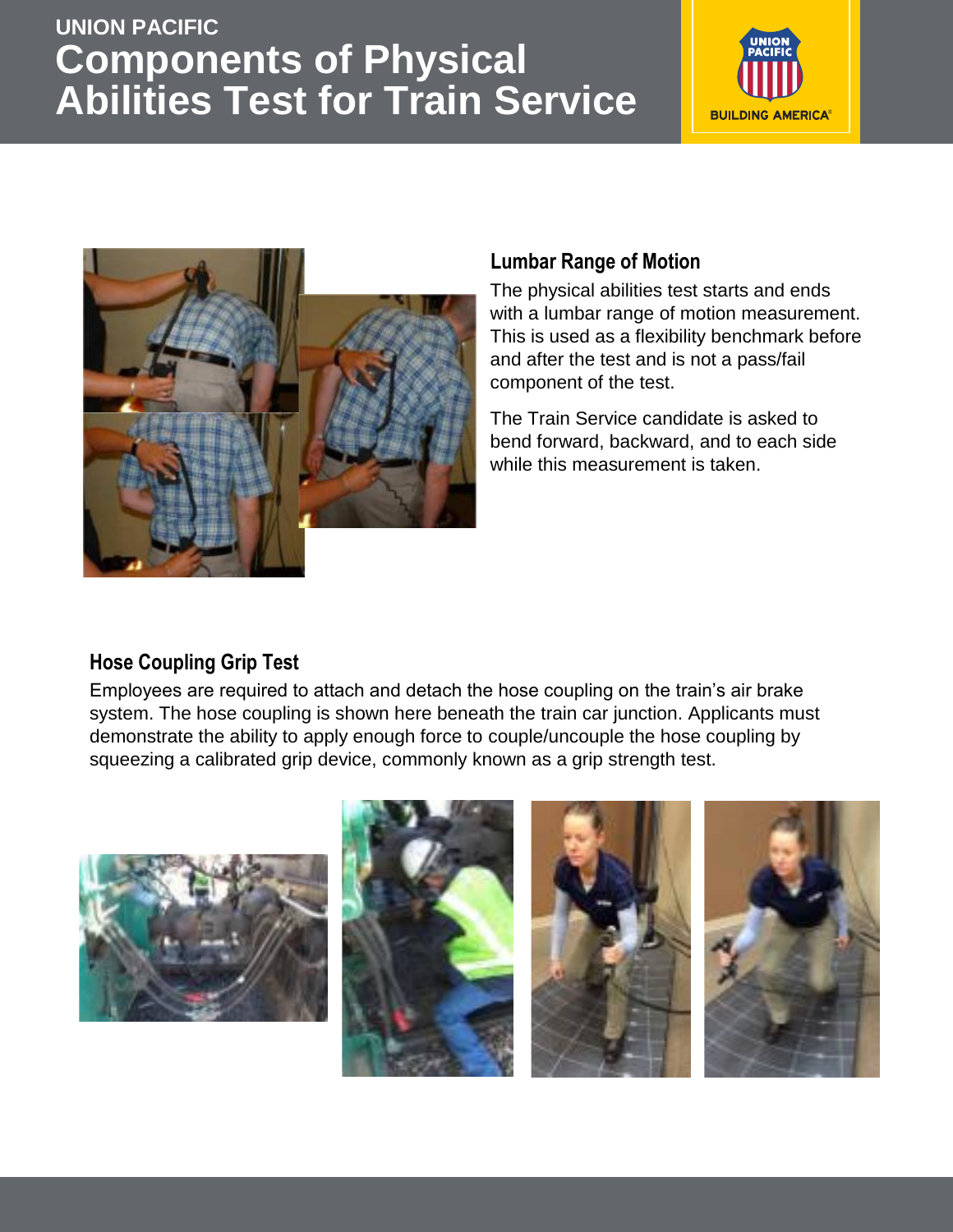#### **Pin Lift Test**

Pins are pulled from train cars to release the car and make a car or group of cars available in building a new train. Train Service applicants must demonstrate the ability to apply enough upward force to pull the pin and release the car.



#### **Auto Rack Brake Set Test**

Train Service applicants must be able to perform specific job tasks on specialty train cars such as those carrying automobiles. Setting the brake on an auto rack is done with an upward push. Train Service candidates must demonstrate the ability to apply enough force to set the auto rack brake by pushing up on the calibrated apparatus as shown in the picture.



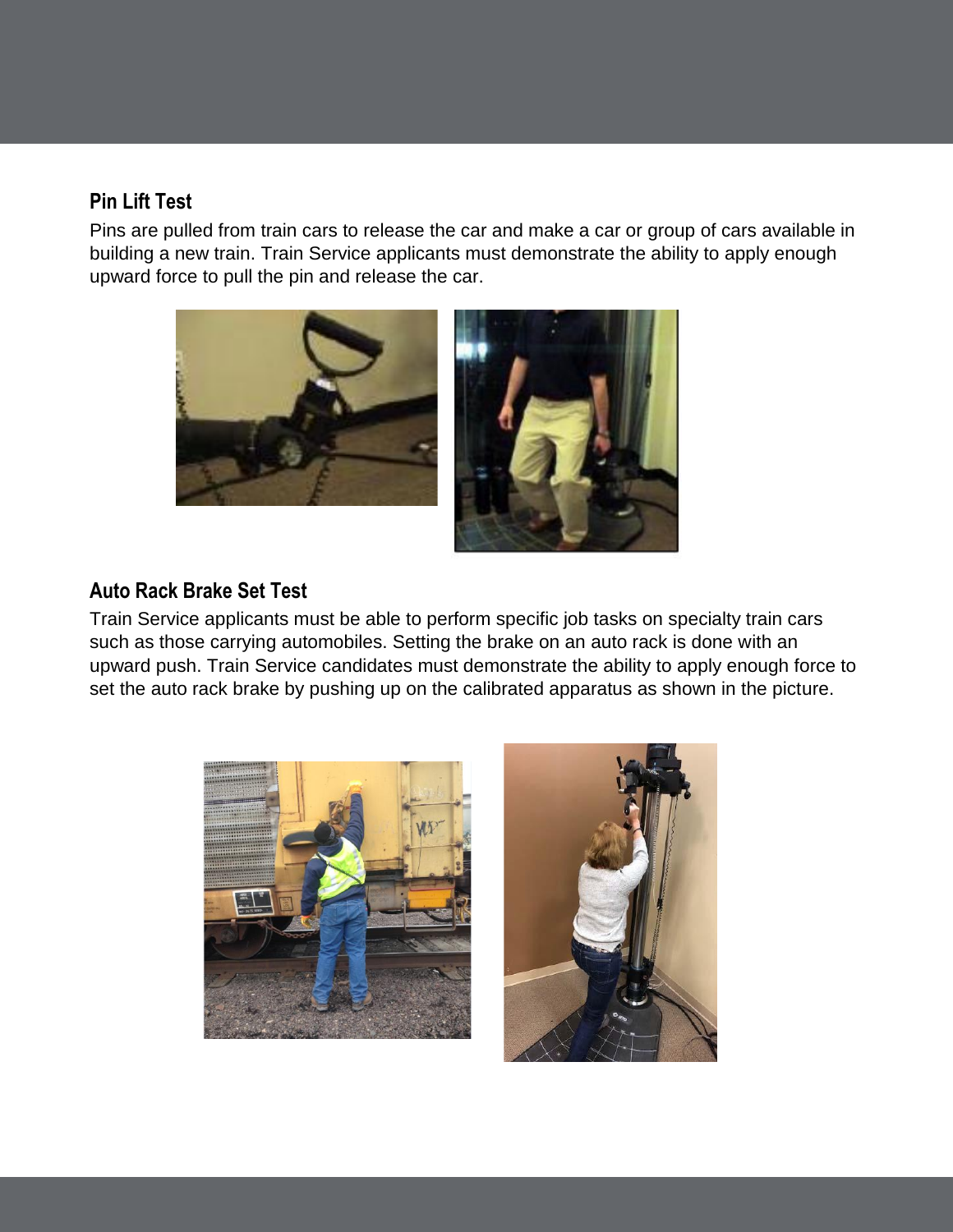### **Wheel Brake Test**

Setting the wheel brake on a train car prevents the movement of cars on a track. The ability to apply enough force to set a wheel brake must be demonstrated. A calibrated device is used to simulate the body position required when performing this task and measures the amount of force applied. The force is applied in as an outward pull.



# **High Stand Switch Pull Test**

Train Service candidates must be able to switch track junctions to redirect the direction of a train. This is done by pulling the track switch or High Stand Switch. Train Service candidates must demonstrate the ability to apply sufficient force to the switch (enough to redirect the track) by pulling in a horizontal direction on the calibrated device shown to below.

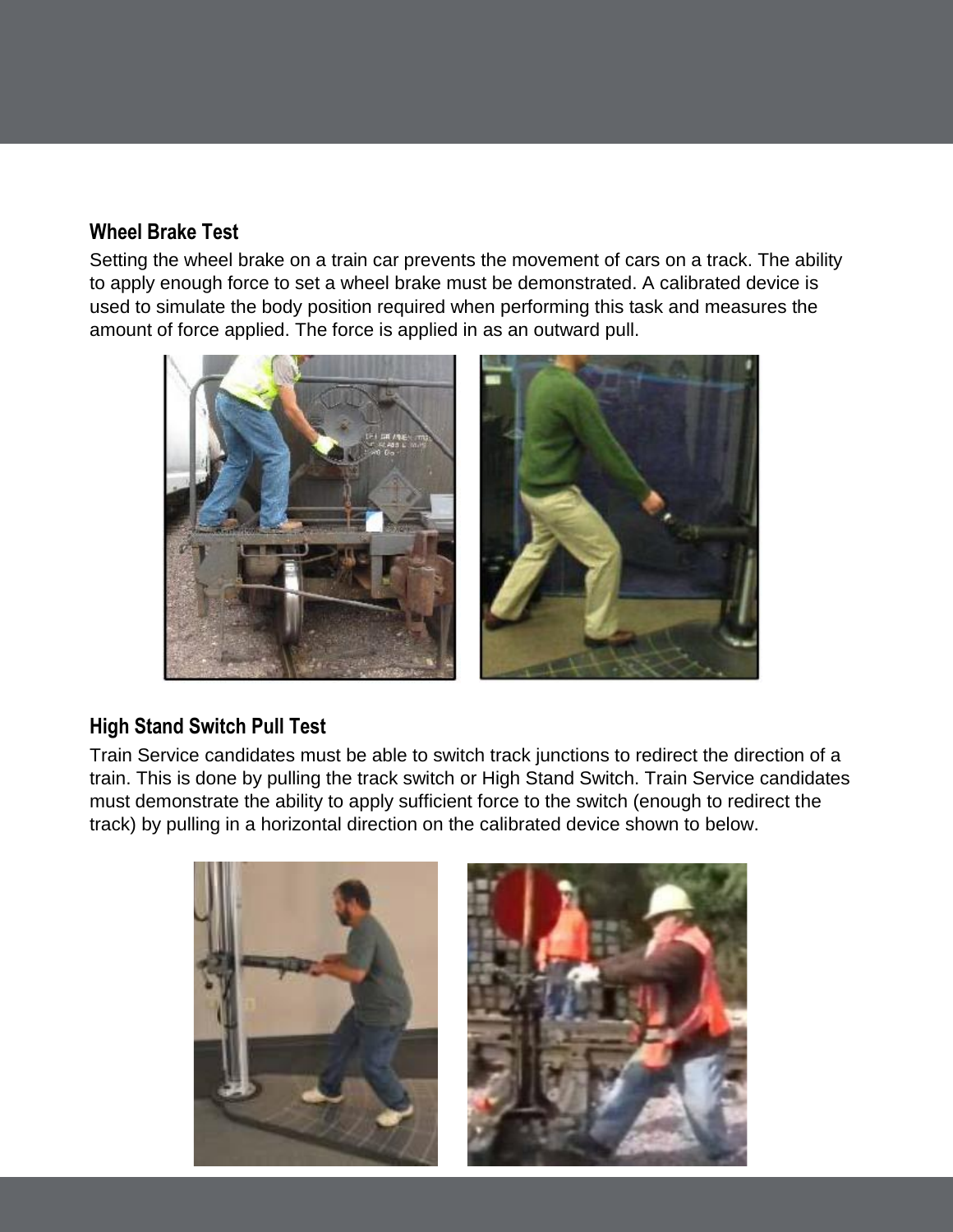## **Railcar Ride**

Train Service candidates must be able to safely hang on to a ladder on a moving or stationary train car. The Train Service candidate will be provided a safety vest with weight pouch that simulates the Radio Control Unit that is worn on the job. The Train Service candidate must demonstrate the ability to perform this job function by "riding" the calibrated apparatus that replicates the ladder on a train car, as shown, for the specified time period.

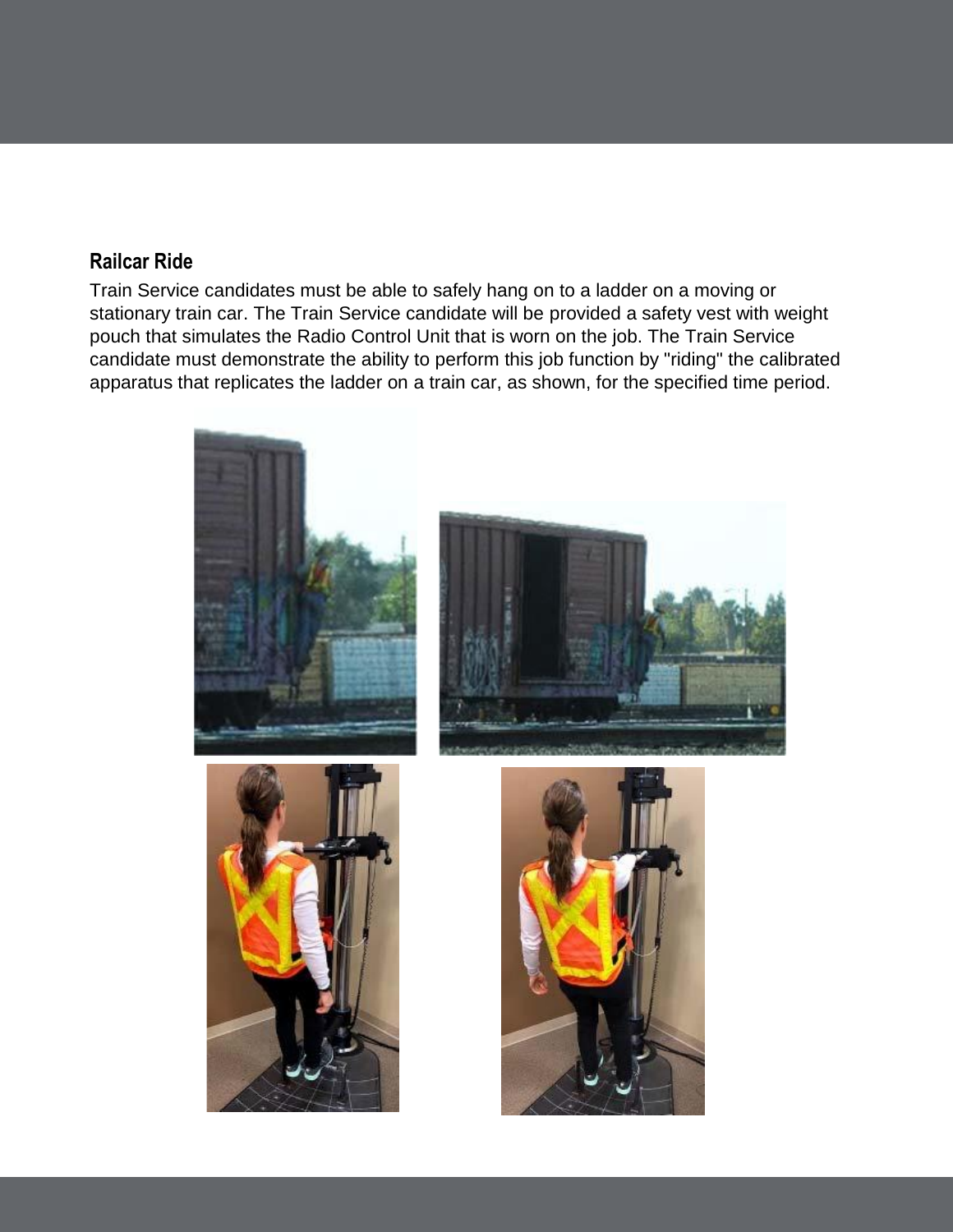# **Draw Bar Align Lift**

Train Service applicants must demonstrate the ability to apply ample force to align a draw bar on the back or front of a train car. An upward lift force is measured as the Train Service candidate lifts on the calibrated apparatus as shown in these pictures.